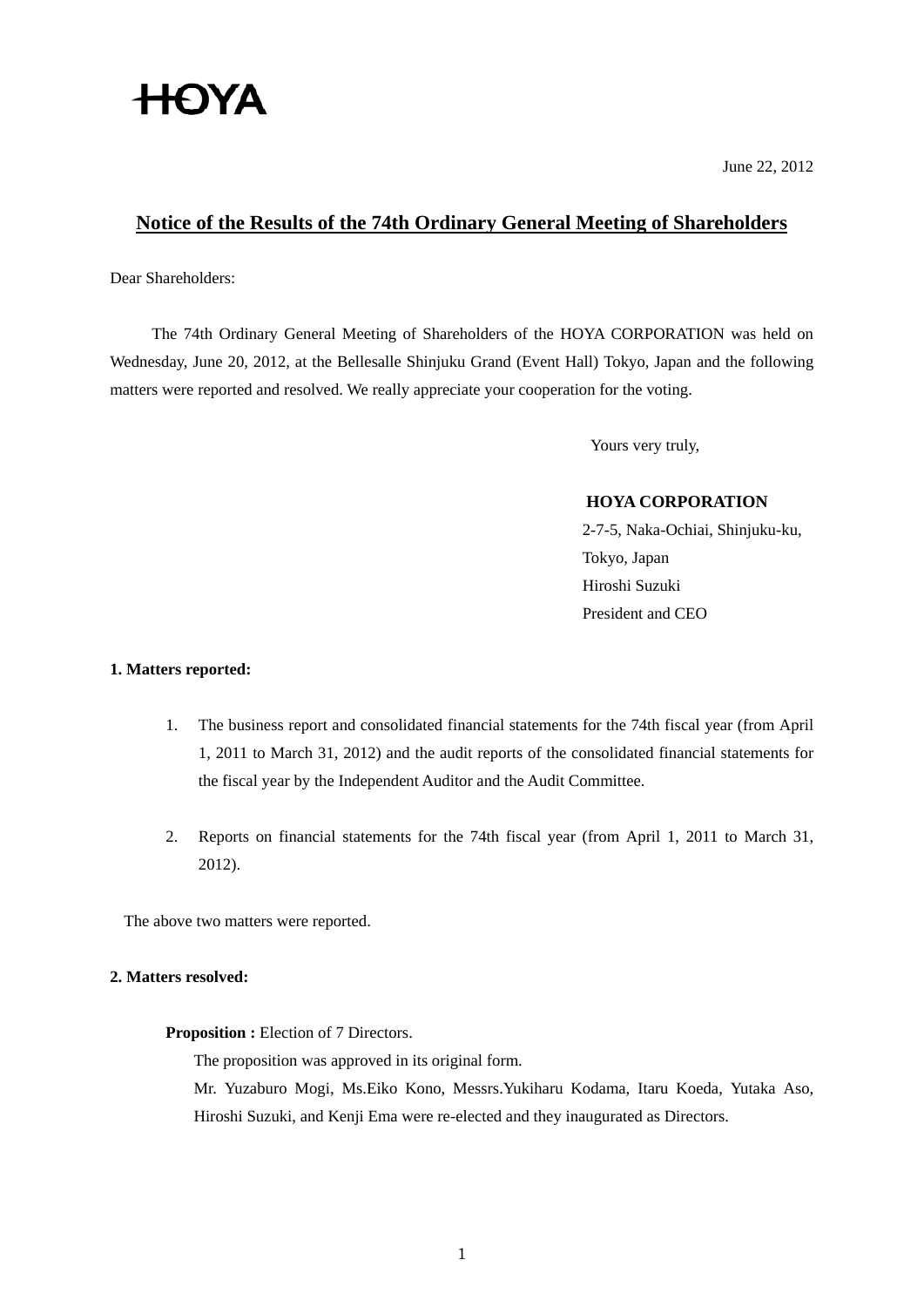#### **3. Results of Voting:**

| <b>Proposition</b>                            | <b>FOR</b> | <b>AGAINST</b> | <b>ABSTAIN</b> | Rate of<br><b>APPROVAL</b><br>$(\%)$ | <b>RESULTS</b> |
|-----------------------------------------------|------------|----------------|----------------|--------------------------------------|----------------|
| <b>Proposition</b><br>Election of 7 Directors |            |                |                |                                      |                |
| Mr. Yuzaburo Mogi                             | 3,195,563  | 179,982        | 4,590          | 93.8%                                | Approved       |
| Ms. Eiko Kono                                 | 3,323,445  | 52,102         | 4,590          | 97.6%                                | Approved       |
| Mr. Yukiharu Kodama                           | 3,331,299  | 44,248         | 4,590          | 97.8%                                | Approved       |
| Mr. Itaru Koeda                               | 3,333,297  | 42,250         | 4,590          | 97.8%                                | Approved       |
| Mr. Yutaka Aso                                | 3,339,057  | 36,490         | 4,590          | 98.0%                                | Approved       |
| Mr. Hiroshi Suzuki                            | 3,354,275  | 21,273         | 4,590          | 98.5%                                | Approved       |
| Mr. Kenji Ema                                 | 3,354,944  | 20,604         | 4,590          | 98.5%                                | Approved       |

(Notes)

1. Requirements for passage of the proposition are as follows:

Attendance of shareholders who hold at least one-third of voting rights of shareholders eligible to exercise voting rights, and approval by the majority of the shareholders in attendance

- 2.The requirements for passage of the resolutions have been met as a result of aggregating the number of voting rights indicating approval or rejection exercised in advance on or before the day prior to the day of this general meeting of shareholders and the voting rights of certain shareholders who attended the meeting and whose intention to approve or reject the propositions have been confirmed, and the resolutions were thereby enacted lawfully under the Companies Act. Therefore, the results of the exercise of voting rights by shareholders who attended the meeting but whose intention to approve or reject the proposition or to abstain from the votes cannot be confirmed are not included in the count.
- 3.The rate of approval is the ratio to the number of voting rights of shareholders who attended the meeting (including voting rights exercised in advance and voting rights of those who attended the meeting [including the voting rights of shareholders who left the meeting before it ended]).
- 4.In calculating the rate of approval, the number of voting rights exercised in advance and indicating intentions that were deemed invalid is also included in the number of voting rights of attending shareholders.

#### **The members of the new Board of Committee and Executive Officers (as of June 20, 2012):**

Nomination Committee members:

Mr. Yuzaburo Mogi (Chairperson), Ms. Eiko Kono, Mr. Yukiharu Kodama, Mr. Itaru Koeda, and Mr. Yutaka Aso

Remuneration Committee member:

Ms. Eiko Kono (Chairperson), Mr. Yuzaburo Mogi, Mr. Yukiharu Kodama, Mr. Itaru Koeda, and Mr. Yutaka Aso

#### Audit Committee member:

Mr. Yukiharu Kodama (Chairperson), Mr. Yuzaburo Mogi, Ms. Eiko Kono, Mr. Itaru Koeda, and Mr. Yutaka Aso

 (Note) Mr. Yuzaburo Mogi, Ms. Eiko Kono, Messrs. Yukiharu Kodama, Itaru Koeda, and Yutaka Aso are outside directors as provided for in Article 2, Item 15 of the Company Law.